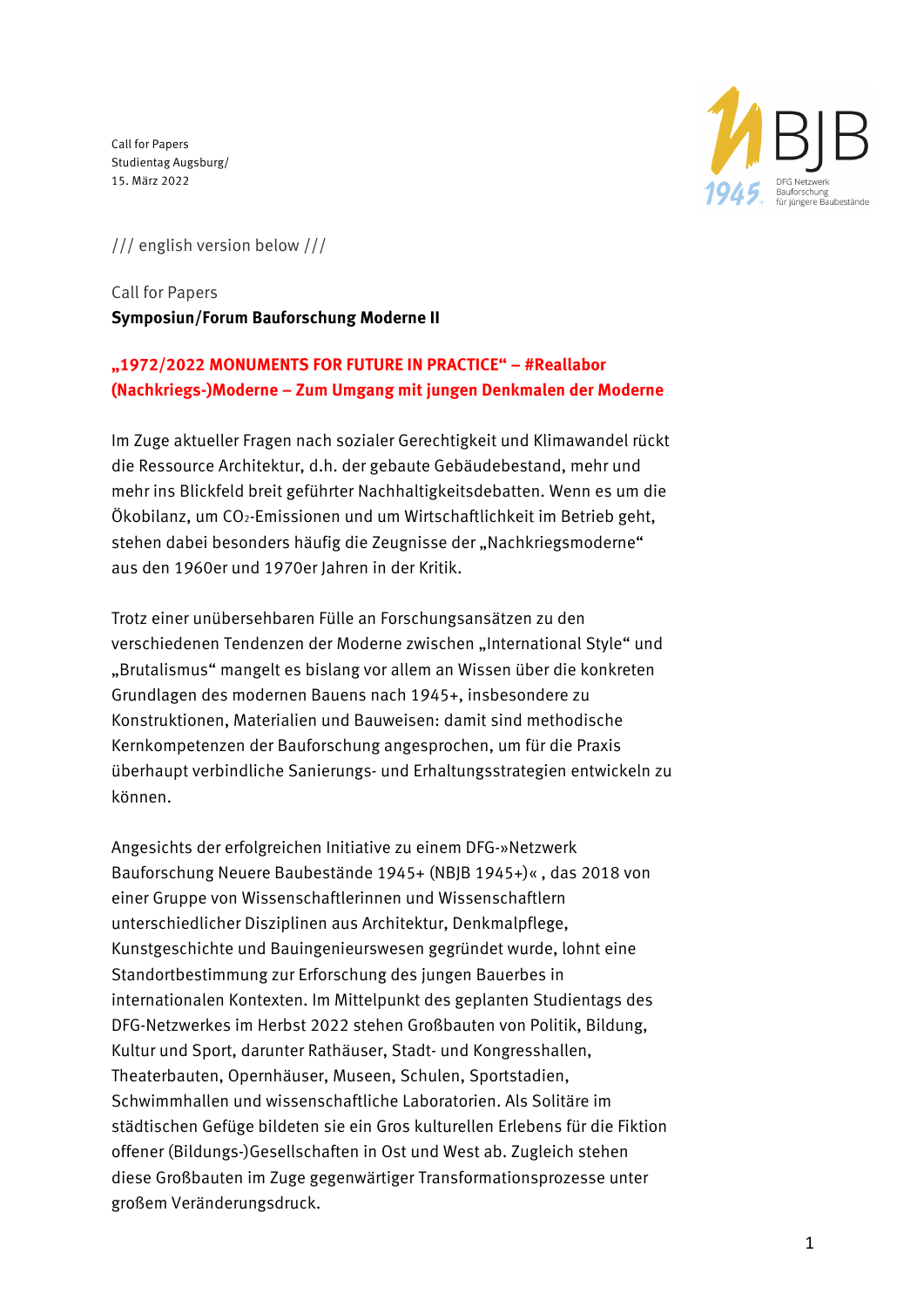

### **Für den Studientag in der Augsburger Kongresshalle (heute: Kongress am Park) erbitten wir Beiträge zu folgenden Fragen:**

- Muss man angesichts der schier unübersehbaren Fülle an Bauten die nach 1945 zumeist Ausdruck weitgespannter Utopien und Ideale waren – nun mehr "Masse statt Klasse" erforschen?
- Wie lassen sich die Bestände, die Konstruktionen, die verwendeten Baumaterialien erfassen, wie lassen sie sich deuten und bewerten?
- Müssen zwangläufig neue bauhistorisch relevante Bewertungskriterien gefunden werden?
- Und sind neue (netzwerkorientierte) Methoden für die Erforschung des Bestandes zu entwickeln?
- Oder können Baugeschichte, Bauforschung und Denkmalpflege auf das bekannte Instrumentarium für ein "Bauen im Bestand" zurückgreifen?
- Welche Bedeutung haben dabei ökologischen und ökonomischen Fragen?
- Was für Perspektiven eröffnen sich durch die Digitalisierung?
- Welche Vorteile bringt ein partizipatives Entwerfen im Bestand des jungen Kulturerbes?

### **Themenfelder/Sektionen des Studientags**

**"Monuments for Future in Practice – Positionen zum Umgang mit jungen Baudenkmalen" (Augsburg, 18.11.2022)**

- **1.** *Analog und Digital***:** Bestanderfassung und Bestandsdokumentation junger Baubestände
- **2.** *Evidenz und Konsequenz:* Bauforschung und denkmalpflegerische Entscheidungswege
- **3.** *Serie und Maßstab:* Systemische Fragen der Denkmalpflege im Klimawandel
- **4.** *Erhaltung und Transformation:* Case Studies im Bauen im Bestand junger Denkmale

### **Termin**

17.11. (Abendvortrag) 18.11.2022 (Studientag) 19.11.2022 (Busexkursion, wenn möglich)

Der Studientag wird einem hybriden Format stattfinden, so dass je nach Lage der Pandemie alle Präsentationen online oder in Präsenz vor Ort stattfinden.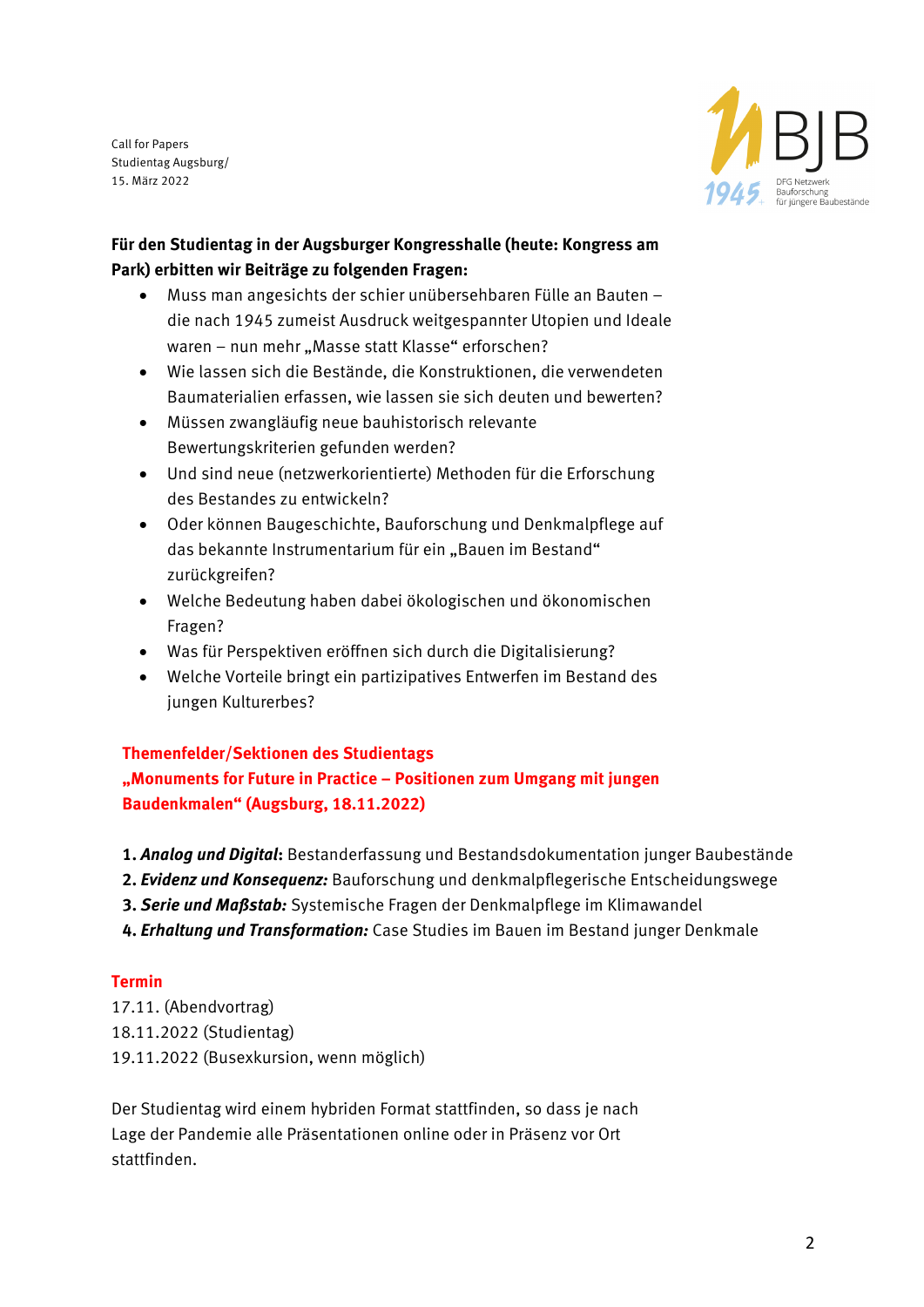

Bitte senden Sie Vorschläge für -Beiträge in Form eines Exposés von max. 2.500 Zeichen bzw. einer Arbeitsprobe bis zum 24. April 2021 an:

#### info@nbjb1945.de

Die Auswahl der Beiträge erfolgt bis zum 5. Mai 2022. Eine Publikation ist geplant: Beiträge, die schon bis zum 15. Juli 2022 (max. 25.000 Zeichen) ausgearbeitet sind, können für die Veröffentlichung berücksichtigt werden.

#### **Wichtige Fristen:**

Einsendung Beitragsvorschläge: 24. April 2022 Einsendung ausgearbeiteter Beiträge: 15. Juli 2022

Registrierung möglich bis: 16. November 2022 Studientag-Termin: 17./18/19.November 2022

### **///English Version///**

# **One-day-symposion / Forum Building Research Modernism II "1972/2022 MONUMENTS FOR FUTURE IN PRACTICE" - On dealing with young monuments of modernism**

In the course of current questions about social justice and climate change the resource of architecture, i.e. the building stock, is increasingly becoming the focus of broadly conducted sustainability debates. When discussing cycle assessment,  $CO<sub>2</sub>$  emissions and operational efficiency, the most frequently criticized examples of architecture are those, dating from the 1960s and 1970s, the so called "Post-War-Modernism".

Despite an immense wealth of research approaches on the various tendencies of modernism between "International Style" and "Brutalism", there has been a lack of knowledge so far above all about the concrete foundations of modern building after 1945+, in particular about constructions, materials and building methods. This addresses methodological core competencies of building research to be able to develop binding renovation and preservation strategies for practice in the first place.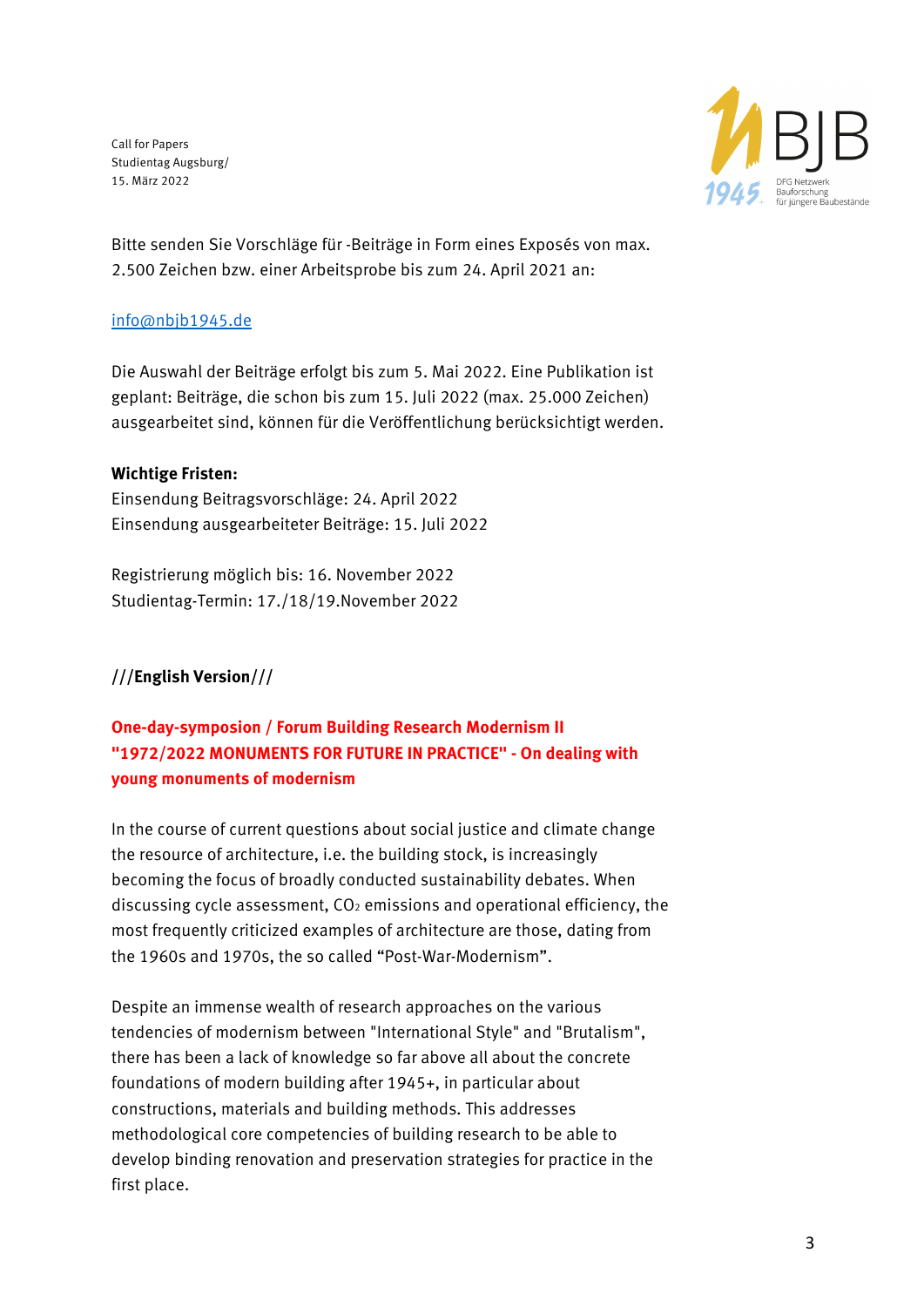

In the view of the successful initiative for a DFG-"Netzwerk Bauforschung Jüngere Baubestände 1945+ (www.nbjb1945.de)" , which was founded in 2018 by a group of scholars from various disciplines including architecture, historic preservation, art history and civil engineering, it is worthwhile to take stock of the current state of research on young building heritage in international contexts. The focus of the DFG network's planned study day in the fall of 2022 will be on large-scale buildings of politics, education, culture and sports, including city halls, city and convention halls, theater buildings, opera houses, museums, schools, sports stadiums, swimming pools and scientific laboratories. As solitairy buildings in the urban fabric, they represented a bulk of cultural experience for the myth of open (educational) societies in East and West. At the same time, these large buildings are under great pressure to change in the course of current transformation processes.

For the study day in the 2012 renovated Congress Hall in Augsburg/Germany (today: Congress am Park), we request contributions that touch on the following questions:

- In view of the sheer abundance of buildings most of which were expressions of far-reaching utopias and ideals after 1945 - is it now necessary to research more "mass instead of class"?
- How can the inventory, the constructions, the building materials used be recorded, how can they be interpreted and evaluated?
- Do new evaluation criteria relevant to building history necessarily have to be found?
- And are new (network-oriented) methods to be developed for the research of the inventory?
- Or can building history, building research and monument preservation fall back on the familiar instruments for "building in the existing fabric"?
- What is the significance of ecological and economic questions? What perspectives are opened up by digitization?
- What are the advantages of participatory design in young cultural heritage?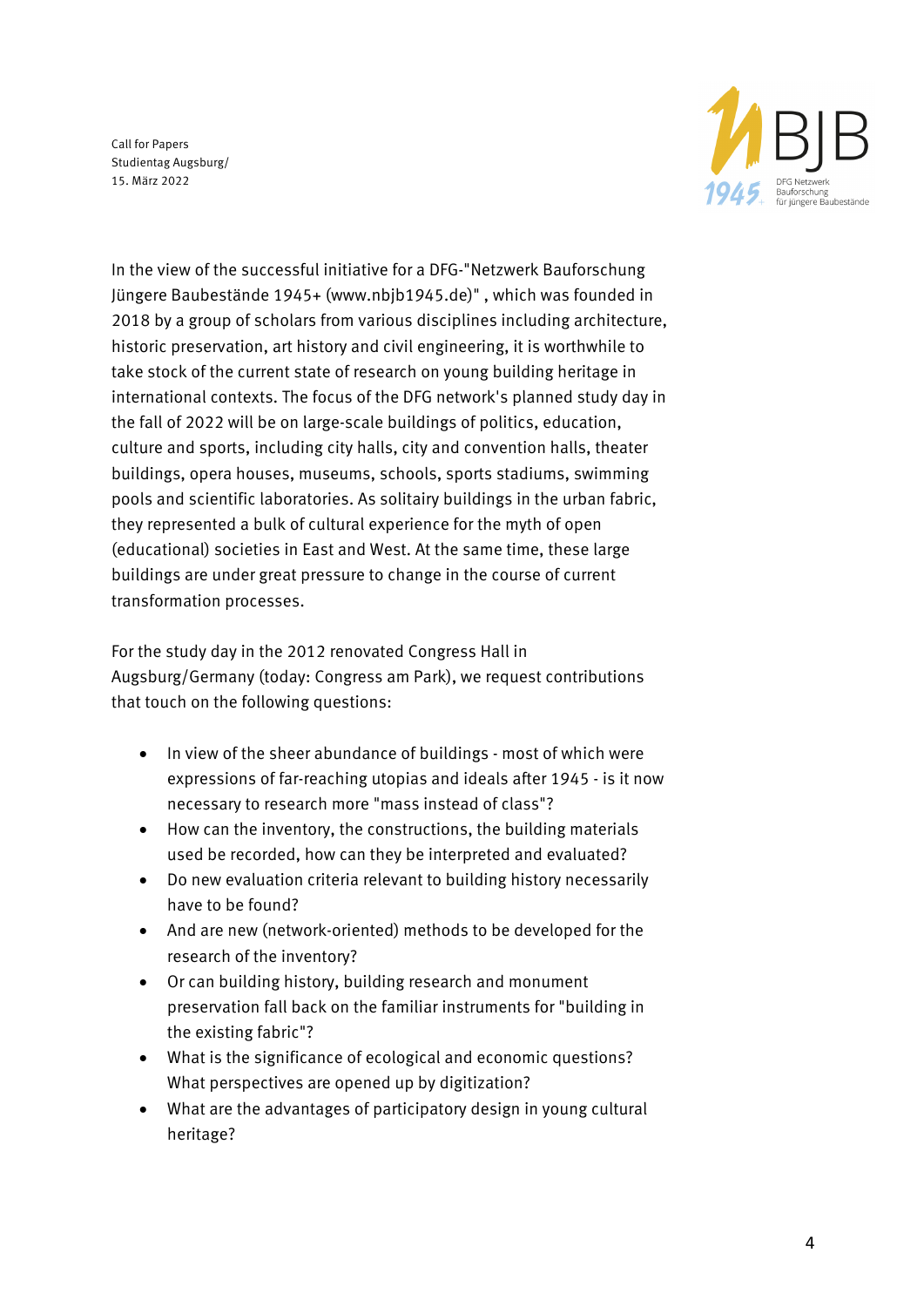

#### **Thematic fields/sections of the study day**

"Monuments for Future in Practice - Positions on dealing with young architectural monuments" (Augsburg, 18.11.2022):

**1. analog and digital:** inventory and documentation of young building stock

**2. evidence and consequence:** building research and decision-making processes in monument preservation

**3. series and scale:** systemic issues of historic preservation (in climate change)

**4. preservation and transformation:** case studies of building in the stock of young monuments

#### **Date**

22/11/17 (evening lecture) 22/11/18 (One-day-Symposion) 22/11/19 (bus excursion, if possible) The conference will be held in a hybrid format, so that presentations can be delivered online or face-to-face, depending on the pandemic situation.

Please send proposals for contributions in the form of a synopsis of max. 2,500 characters or a sample of your work and a short CV by April 24, 2022 to:

#### info@nbjb1945.de

The selection of the contributions will take place by May 05, 2022.

A publication is planned. Contributions (max. 25,000 characters) which are submitted by 15 July 2022 will be considered.